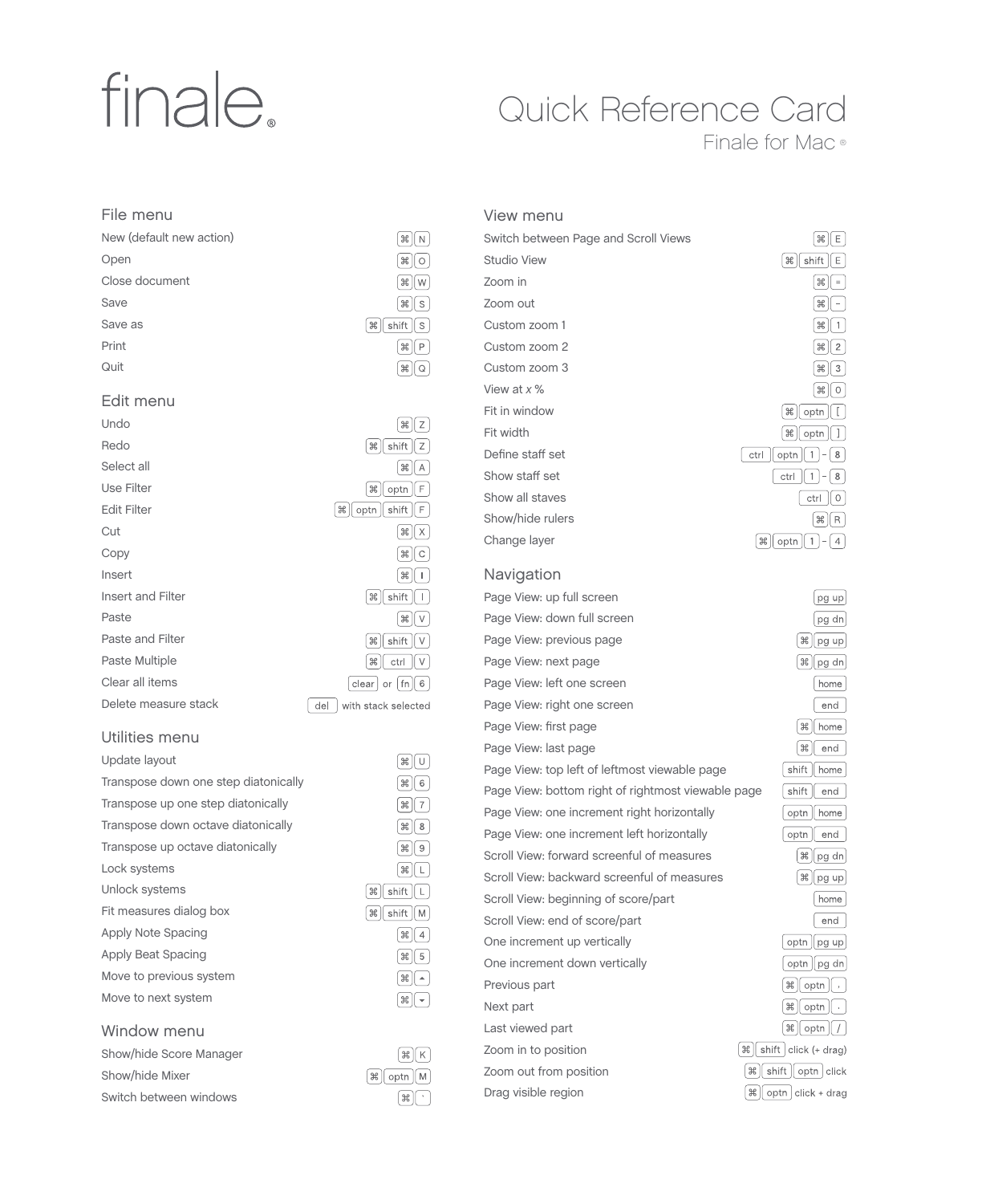#### Playback/General

Play/pause Play from measure Play individual staff Scrub playback Scrub individual staff Select Yes/No in dialog box OK all open dialog boxes Cancel all open dialog boxes Define shortcut for tool Choose defined tool Document Options Apply metatool Program metatool Add again (most recent marking) Switch to Selection tool

#### Selection tool

| Expand selection: previous beat                  |
|--------------------------------------------------|
| Expand selection: next beat                      |
| Expand selection: beginning of measure           |
| Expand selection: end of measure                 |
| Expand selection: beginning of score/part        |
| Expand selection: end of score/part              |
| Expand selection: next staff above               |
| Expand selection: next staff below               |
| Expand selection: all staves to top of system    |
| Expand selection: all staves to bottom of system |
| Implode music                                    |
| Explode music                                    |
|                                                  |

#### Smart Shape tool

Flip selected slur or bend direction Set selected slur or bend direction to automatic Move between primary/secondary handles Hide secondary handles

#### Articulation tool

| Flip              | $\overline{F}$ |
|-------------------|----------------|
| Above Note        | $\wedge$       |
| <b>Below Note</b> | $\mathsf{B}$   |
| Automatic         | $\cup$         |

# Keyboard Shortcuts

#### Expression tool

 $space$ space click in staff shift space click in staff optn space drag shift | optn | space | hover

> $[return] / [ esc]$  $[\mathcal{H}]$ return

 $\sqrt{2\pi}$  esc  $\boxed{\text{optn} \cdot \text{ctrl}}$  $\boxed{F}$  $\boxed{\cdot}$  $[\text{ctrl}[\text{F}]-\text{F}]$ 

 $\mathbb{R}$  optn  $\Lambda$ 

 $\n *shift*\n$  $\n **shift**\n  $\rightarrow$ \n$ 

 $\n **shift**\n **optn**\n  $\sqrt{}$$ 

 $[$ shift $[$ optn $]$   $\rightarrow$ 

shift nome shift end

 $\n **shift**\n  $\rightarrow$ \n$ 

 $\sqrt{\text{shift}\Big|\mathbf{v}\Big|}$ 

shift pg up

shift pg dn

 $optn$  shift  $F$ 

 $\left( \begin{matrix} \begin{matrix} 1 \end{matrix} \end{matrix} \right)$ 

 $\sqrt{2}$ 

F

tab

 $\sqrt{esc}$ 

Press number/letter + click shift number/letter  $\Box$  click

 $\sqrt{esc}$  or  $\sqrt{m}$  shift  $\sqrt{A}$ 

Move expression without changing attachment point Add selected expression to staff above Add selected expression to staff below Add selected expression to all staves to top of system Add selected expression to all staves to bottom of system Add selected expression to all staves in system Add selected expression to specific staves

| optn drag                    |
|------------------------------|
| $ $ optn $   \cdot   $       |
| $ $ optn $   \cdot$          |
| optn    home                 |
| optn    end                  |
| ж ∥return                    |
| <sub>3</sub> ↓ optn   return |

#### Lyrics tool

Type Into Score: previous verse/chorus/section Type Into Score: next verse/chorus/section Adjust Syllables: left justify syllable Adjust Syllables: center justify syllable Adjust Syllables: right justify syllable Adjust Syllables: align syllable to left Adjust Syllables: center syllable horizontally Adjust Syllabels: align syllable to right

### ⊡  $\exists$   $||$   $\Re$  $\mathbb{R}$  shift  $\boxed{1}$  $\mathbb{R}$  shift  $\sqrt{\cdot}$  $\sqrt{2\pi}$  shift  $\sqrt{1}$

#### Text tool

Left justify in text block Center justify in text block Right justify in text block Full justify in text block Forced full justify in text block Align text block to left Center text block horizontally Align text block to right Align text block to top Center text block vertically Align text block to bottom Format text: bold Format text: italic Format text: underline Decrease text size Increase text size Line spacing Standard frame Custom frame Frame attributes Character settings Insert symbol: flat Insert symbol: natural Insert symbol: sharp Insert page number

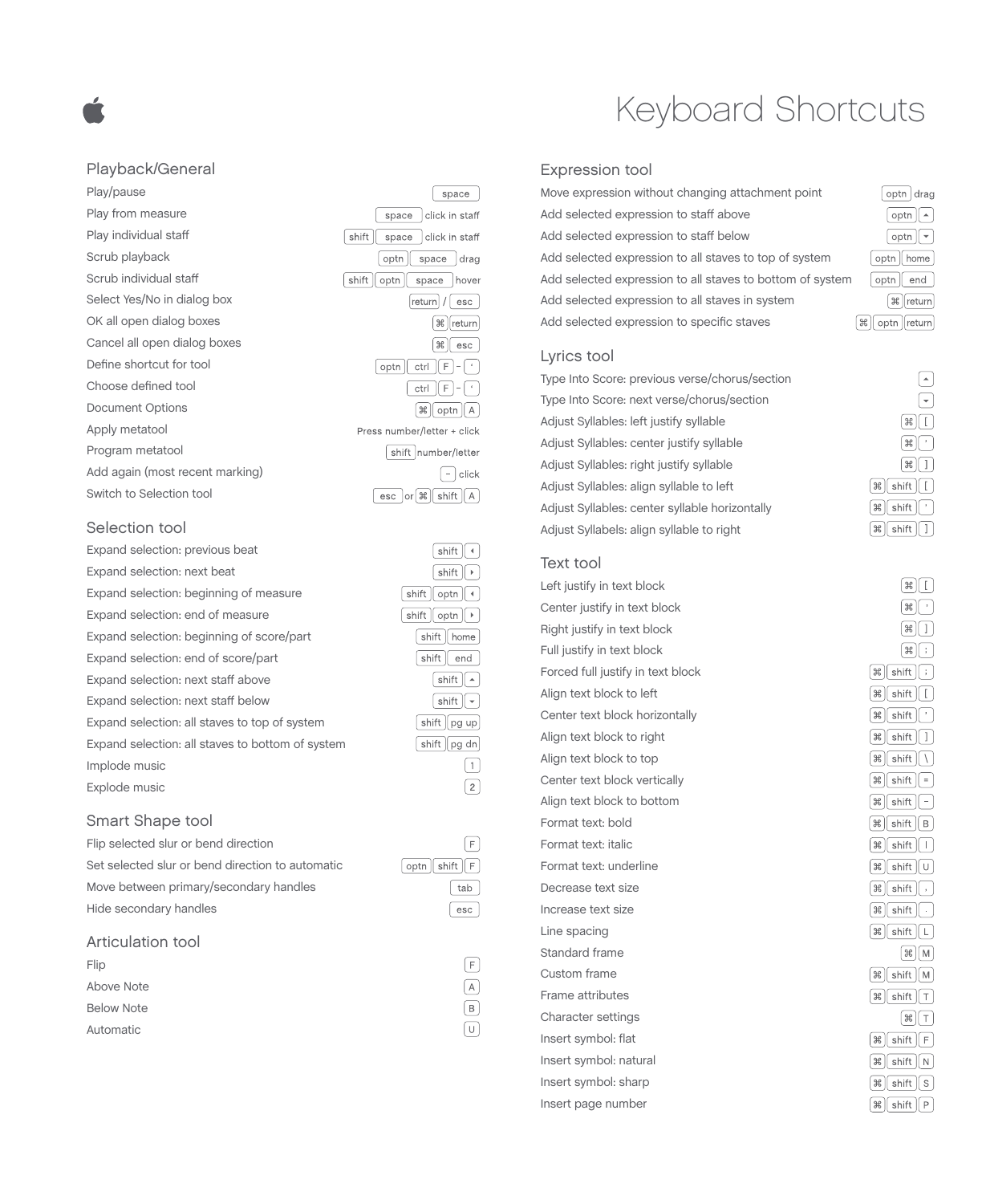# Speedy Entry step time entry with MIDI

#### Normal entry (changing durations)

**enter note**: hold pitch and press  $1-8/\sim0$ enter rest: press  $1-8/\sim0$ 

#### Additional Commands

| Change existing note/rest duration<br>Press                                                                                  | $1$ - 8 or<br>optn<br>$\circ$                                                   |
|------------------------------------------------------------------------------------------------------------------------------|---------------------------------------------------------------------------------|
| Toggle insert mode                                                                                                           | $\left  \cdot \right $<br>shift                                                 |
| Insert note (with MIDI)<br>Hold pitch and press $ 1 - 8 $ or $ $ optn $  0 $                                                 |                                                                                 |
| Insert rest (with MIDI)                                                                                                      | Press $\left[ 1 \right] - \left[ 8 \right]$ or $\left[$ optn $\left[ \right]$ 0 |
| Insert note (without MIDI)<br>set crossbar for pitch and press $\mid 1 \mid - \mid 8 \mid$ or $\mid$ optn $\mid \mid 0 \mid$ |                                                                                 |
| Insert rest (without MIDI)<br>shift  <br>ctrl<br>optn                                                                        | $1$   -   7   (number row only)                                                 |
| Constrain dragging a note/rest                                                                                               | shift drag                                                                      |
| Return rest to default position                                                                                              | $\boldsymbol{\theta}$                                                           |
| Combine/split rest from rests on same beat in other layers                                                                   | S                                                                               |
| Display the Edit Frame dialog box                                                                                            | optn   click measure containing music                                           |
| Move to previous/next entry                                                                                                  |                                                                                 |
| Move to beginning/end of measure                                                                                             | optn<br>$\blacktriangleleft$                                                    |
| Jump to previous measure                                                                                                     | shift<br>or                                                                     |
| Jump to next measure                                                                                                         | shift<br>or<br>1<br>k                                                           |
| Move down a staff                                                                                                            | return                                                                          |
| Move up a staff                                                                                                              | shift   return                                                                  |
| Move crossbar down/up a step                                                                                                 | $\blacktriangle$                                                                |
| Switch to previous/next layer                                                                                                | shift<br>Â                                                                      |
| Switch to Voice 1/2                                                                                                          |                                                                                 |
| Remove note, rest, or chord                                                                                                  | del                                                                             |
| Remove note from chord                                                                                                       | shift<br>del                                                                    |
| Change single note to rest                                                                                                   | shift<br>del                                                                    |
| Change entry to rest                                                                                                         | R                                                                               |
| Hide/show entry                                                                                                              | $\circ$ or<br>н                                                                 |
| Double-flat                                                                                                                  |                                                                                 |
| Flat                                                                                                                         | F                                                                               |
| Natural                                                                                                                      | $\overline{N}$                                                                  |
| Sharp                                                                                                                        | $\overline{s}$                                                                  |
| Double-sharp                                                                                                                 | $\mathsf X$                                                                     |
| Lower by a half-step                                                                                                         | F<br>shift<br>or                                                                |
| Raise by a half-step                                                                                                         | shift<br>S<br>$\ddot{}$<br>or                                                   |
| Show/hide accidental                                                                                                         | ×<br>A<br>or                                                                    |

Hands-free entry (constant duration)

**enter note**: with caps lock, press 1–8 and play pitch **enter rest**: press 1–8 and play any 3-note ½-step cluster



#### Support

Comprehensive help is always available by choosing **Help** > **User Manual.** 

For additional learning resources and solutions to common Finale questions, visit our Support Portal at finalemusic.com/support. There, you can also contact our Customer Success Team through email or web-based cases.